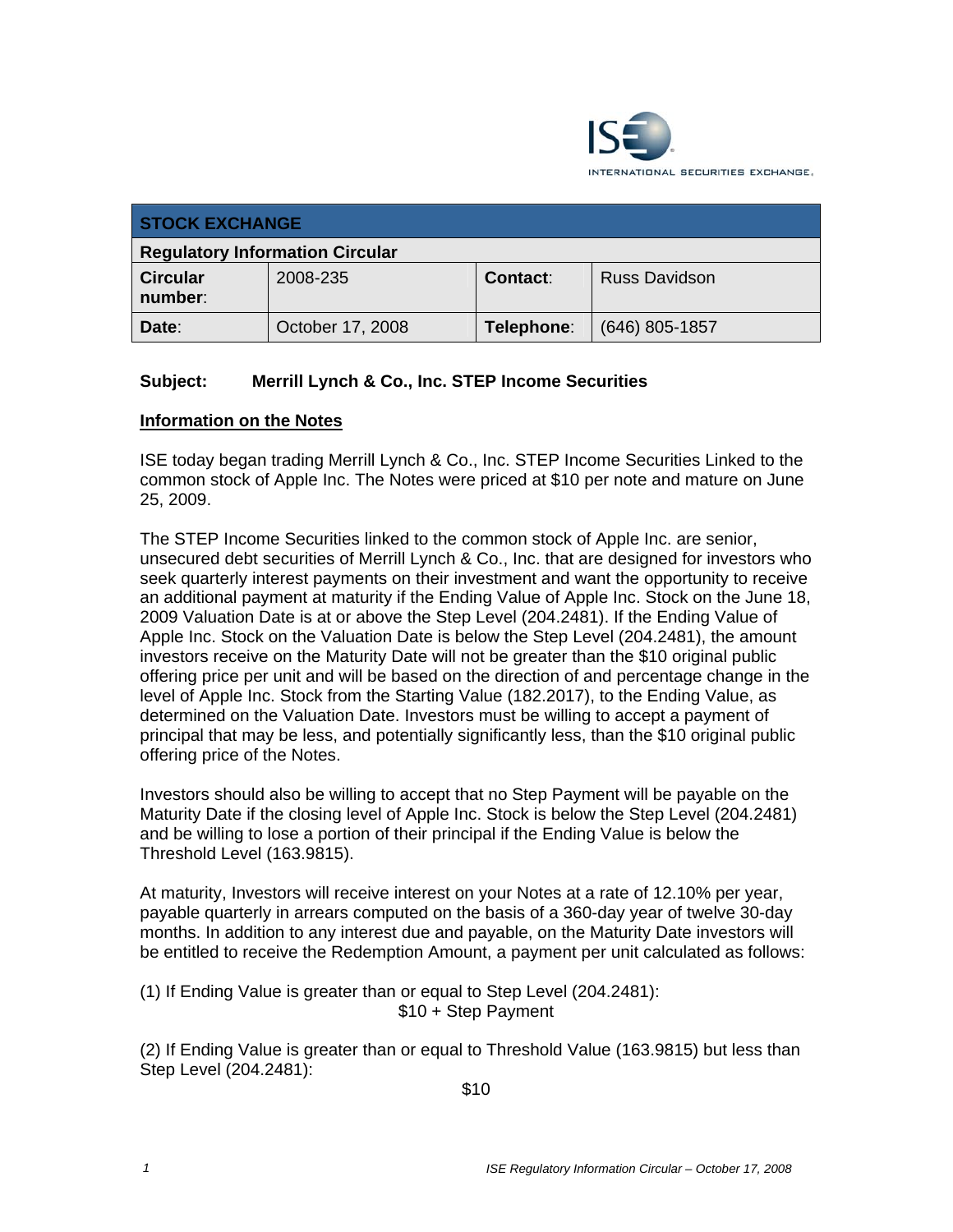## (3) If Ending Value is less than Threshold Value (163.9815):  $$10+($10 x (Ending Value - Threshold Level) x 100\%$ Starting Level

Investors will not receive a Step Payment at maturity unless the Ending Value is greater than or equal to the Step Level on the Valuation Date.

Investment in STEP Income Securities may result in a loss.

Investors return is limited and will not reflect the return of a direct investment in Apple Inc. Stock.

Investors return on the Notes, which could be negative, may be lower than the return on other debt securities of comparable maturity.

Many factors affect the trading value of the Securities; these factors interrelate in complex ways and the effect of any one factor may offset or magnify the effect of another factor.

Apple Inc. will have no obligations relating to the Notes and no diligence will be performed with respect to Apple Inc.

Investors are not entitled to stockholder's rights including the right to receive cash dividends or exercise ownership rights with respect to the Apple Inc. Stock.

Contact your Tax Advisor for information concerning taxation.

Trading in the shares on ISE is on a UTP basis and is subject to ISE equity trading rules. The shares will trade from 9:00 a.m. until 4:00 p.m. Eastern Time. Equity Electronic Access Members ("Equity EAMs") trading the shares during the Pre-Market Session are exposed to the risk of the lack of the calculation or dissemination of underlying index value or intraday indicative value ("IIV"). For certain derivative securities products, an updated underlying index value or IIV may not be calculated or publicly disseminated in the Pre-Market hours. Since the underlying index value and IIV are not calculated or widely disseminated during Pre-Market hours, an investor who is unable to calculate implied values for certain derivative securities products during Pre-Market hours may be at a disadvantage to market professionals.

Equity EAMs also should review NASD Notice to Members 03-71 for guidance on trading these products. The Notice reminds members of their obligations to: (1) conduct adequate due diligence to understand the features of the product; (2) perform a reasonable-basis suitability analysis; (3) perform customer-specific suitability analysis in connection with any recommended transactions; (4) provide a balanced disclosure of both the risks and rewards associated with the particular product, especially when selling to retail investors; (5) implement appropriate internal controls; and (6) train registered persons regarding the features, risk and suitability of these products.

**This Regulatory Information Circular is not a statutory Prospectus. Equity EAMs should consult the Trust's Registration Statement, SAI, Prospectus and the Fund's website for relevant information.**